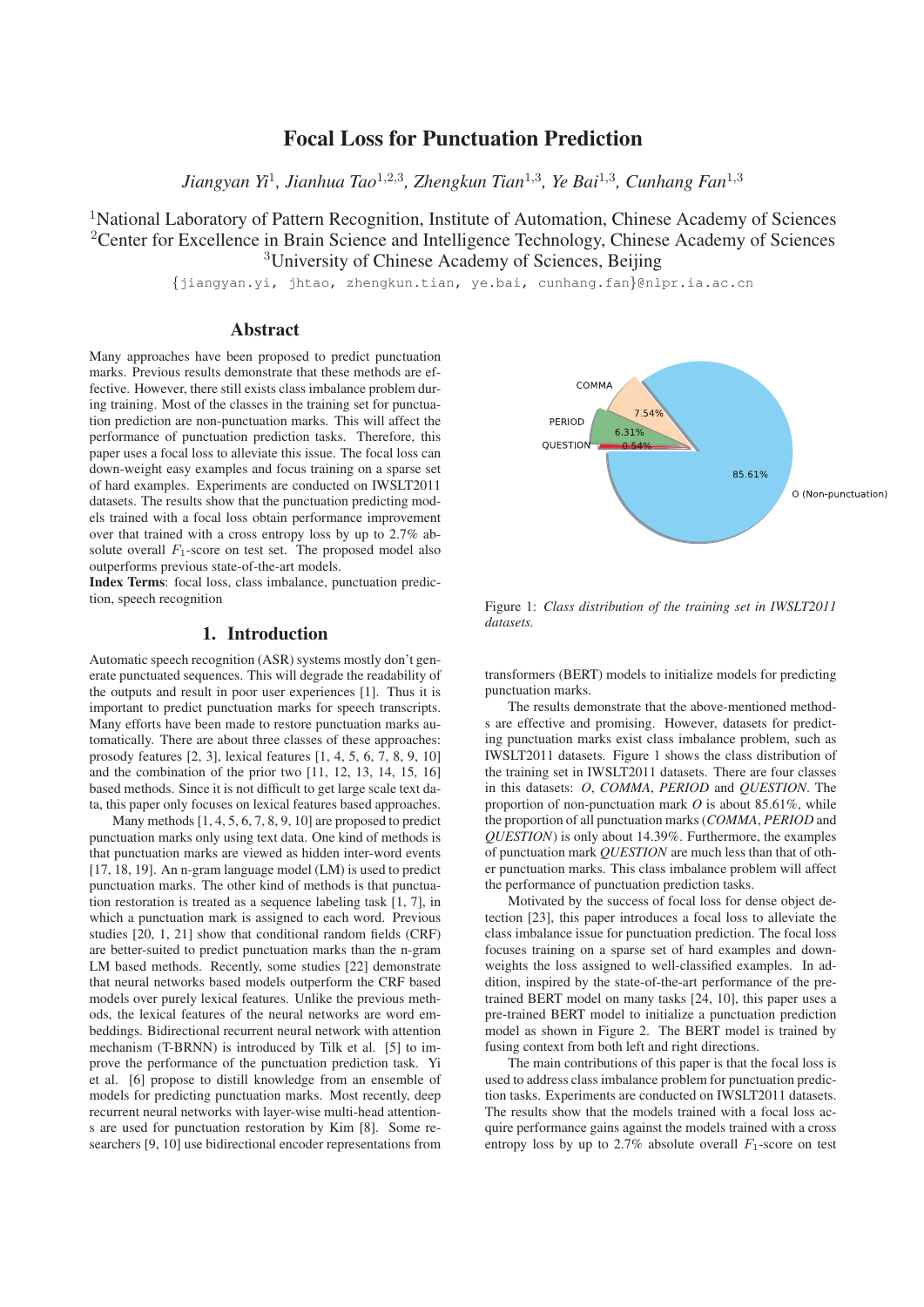set. The proposed method also obtains better performance gains compared to previous state-of-the-art methods.

The rest of this paper is organized as follows. Section 2 reviews focal loss briefly. A pre-trained model trained with a focal loss is presented in Section 3. Experiments and results are described in Section 4. This paper is concluded in Section 5.

# 2. Review of focal loss

This section briefly introduces the definition of cross entropy loss and focal loss.

#### 2.1. Cross entropy loss

The cross entropy (CE) loss is introduced for multi-class classification. The CE loss is defined as:

$$
\mathcal{L}_{\rm CE} = -\sum_{k=1}^{K} t_k \log p_k \tag{1}
$$

where  $k$  denotes the index of a class label,  $K$  is the total number of categories,  $p_k$  is the predicted probability of label k,  $t_k$ denotes the target probability of label  $k$ .

As shown in equation 2, where  $t_k = 1$  if k belongs to the corresponding ground-truth class  $y_k$ , else it is 0.

$$
t_k = \begin{cases} 1 & \text{if } k = y_k \\ 0 & \text{otherwise.} \end{cases}
$$
 (2)

#### 2.2. Focal loss

In order to address the class imbalance problem encountered during training, Lin et al. [23] propose to add a modulating factor  $\beta = (1 - p_k)^{\gamma}$  to the standard CE loss  $\mathcal{L}_{CE}$ , with a tunable focusing parameter  $\gamma > 0$ . So the focal loss (FI) is tunable focusing parameter  $\gamma \geqslant 0$ . So the focal loss (FL) is defined as: defined as:

$$
\mathcal{L}_{\mathrm{FL}} = -\sum_{k=1}^{K} (1 - p_k)^{\gamma} t_k \log p_k \tag{3}
$$

Thus the reshaped loss function  $\mathcal{L}_{\mathrm{FL}}$  can down-weight easy examples and focus training on hard examples. When an example is misclassified and  $p_k$  is small, the modulating factor  $\beta$  is near 1 and the loss is unaffected. As  $p_k$  is near 1,  $\beta$  goes to 0 and the loss for well-classified examples is down-weighted.

The focusing parameter  $\gamma$  smoothly adjusts the rate at which easy examples are down-weighted. When  $\gamma = 0$ , FL is equivalent to CE loss. The effect of the modulating factor  $β$  is increased when  $γ$  is increased. Intuitively,  $β$  reduces the loss contribution from easy examples. Meanwhile, it extends the range in which an example receives low loss.

# 3. Focal loss for pre-trained model

Generally, datasets for predicting punctuation marks exist class imbalance problem. Most of the classes in the training set are non-punctuation marks. This will affect the performance of punctuation prediction tasks. Inspired by the success of focal loss for dense object detection [23], the focal loss is used to alleviate the class imbalance problem for the punctuation prediction task.

Additionally, motivated by the state-of-the-art performance of the pre-trained BERT model on many tasks [24, 9, 10], this paper tries to transfer parameters from a pre-trained BERT to a



Figure 2: *Focal loss for punctuation prediction model with transferred BERT parameters.*

punctuation prediction model. Thus the model can learn bidirectional knowledge.

The architecture of the proposed model is shown as Figure 2. The inputs of the model are words, e. g. "*Tom what are you doing*", while the outputs of the model are punctuation marks, such as "*COMMA O O O QUESTION*". More details of punctuation marks are presented in Section 4.1. The model consists of task shared layers and task specific layers.

The task shared layers are transferred from the pre-trained BERT model [24], which has a stack of  $N$  identical layers as shown at the bottom of Fig. 2. Each layer has two sub-layers. The first is a multi-head self-attention mechanism. The second is a fully connected feed-forward network. A residual connection is employed around each of the two sub-layers, followed by layer normalization. More details are introduced in [25, 24].

The task specific layers are used for a punctuation predicting task. It is a simple classifier, which has a linear layer and a softmax layer. The output labels of the classification layer are punctuation marks and one non-punctuation mark.

The proposed model is trained with a focal loss. Intuitively, the modulating factor  $\beta = (1 - p_k)^{\gamma}$  in the focal loss  $\mathcal{L}_{FL}$ <br>reduces the loss contribution from easy examples and increases reduces the loss contribution from easy examples and increases the importance of correcting misclassified examples.

# 4. Experiments

A series of experiments are conducted on English IWSLT datasets [22] to evaluate our proposed method.

#### 4.1. Datasets

IWSLT datasets are from TED Talks, which are reorganized for predicting punctuation marks by Che et al. [22]. There are three kinds of datasets: training set, validation set and test set.

The training and validation sets are provided by the training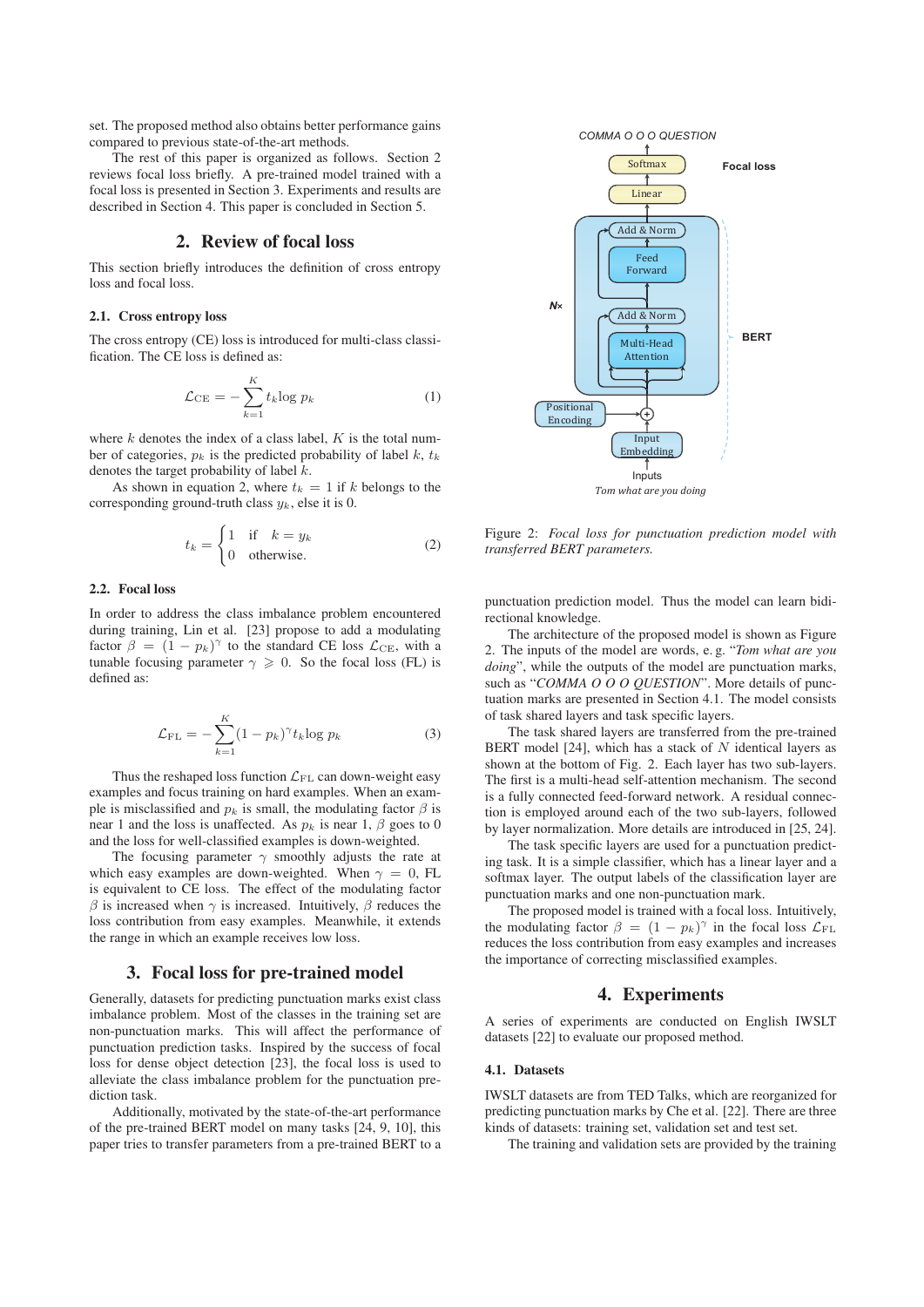Table 1: *Overall data distributions of IWSLT datasets.*

| <b>Dataset</b> | #Talks | #Sentences | #Tokens   | <b>COMMA</b>     | <b>PERIOD</b>     | <i><b>OUESTION</b></i> |                   |
|----------------|--------|------------|-----------|------------------|-------------------|------------------------|-------------------|
| Training       | 1.690  | 143.991    | 2.102.417 | 158.499 (7.54%)  | $132.680(6.31\%)$ | $11.311(0.54\%)$       | 1.799.927(85.61%) |
| Validation     | 20     | 20.635     | 295,800   | $22.475(7.60\%)$ | $1.8940(6.40\%)$  | 1.695(0.57%)           | 252,690 (85.43%)  |
| Test $(Ref.)$  |        | 861        | 12.626    | 830 (6.57%)      | $808(6.40\%)$     | 53 (0.42\%)            | 10,935(86.61%)    |
| Test (ASR)     |        | 852        | 12.822    | 798 (6.22%)      | $810(6.32\%)$     | 42 $(0.33\%)$          | 11,172(87.13%)    |

Table 2: *The results of models with focal loss (FL) in terms of*  $P(\%)$ ,  $R(\%)$ ,  $F_1(\%)$  *on test sets of IWSLT2011 datasets.* 

| <b>Test set</b> | Loss      |                             | <b>COMMA</b>   |      | <b>PERIOD</b> |                  |                  | <b>OUESTION</b> |      |      | <b>Total</b> |                  |                  |       |
|-----------------|-----------|-----------------------------|----------------|------|---------------|------------------|------------------|-----------------|------|------|--------------|------------------|------------------|-------|
|                 |           | $\scriptstyle\mathtt{\sim}$ | $\overline{P}$ | R    | $F_1$         | $\boldsymbol{P}$ | $\boldsymbol{R}$ | $F_1$           | Р    | R    | $F_1$        | $\boldsymbol{P}$ | $\boldsymbol{R}$ | $F_1$ |
| Ref.            | CE        | 0.0                         | 71.9           | 74.2 | 73.0          | 85.6             | 85.8             | 85.7            | 71.2 | 85.3 | 77.6         | 76.2             | 81.8             | 78.9  |
|                 | FL        | 0.1                         | 72.1           | 74.5 | 73.3          | 85.7             | 86.0             | 85.9            | 71.6 | 85.6 | 78.0         | 76.5             | 82.0             | 79.1  |
|                 | FL        | 0.2                         | 72.2           | 74.7 | 73.4          | 85.9             | 86.2             | 86.1            | 71.9 | 86.1 | 78.4         | 76.7             | 82.3             | 79.4  |
|                 | FL        | 0.5                         | 72.7           | 74.9 | 73.8          | 86.3             | 86.7             | 86.5            | 72.4 | 86.6 | 78.9         | 77.1             | 82.7             | 79.8  |
|                 | FL        | 1.0                         | 73.1           | 75.6 | 74.3          | 86.6             | 87.0             | 86.8            | 72.7 | 87.0 | 79.2         | 77.5             | 83.2             | 80.2  |
|                 | FL        | 2.0                         | 74.4           | 77.1 | 75.7          | 87.9             | 88.2             | 88.1            | 74.2 | 88.5 | 80.7         | 78.8             | 84.6             | 81.6  |
|                 | FL        | 5.0                         | 73.1           | 75.9 | 74.5          | 86.8             | 87.5             | 87.2            | 73.1 | 87.1 | 79.5         | 77.7             | 83.5             | 80.5  |
| <b>ASR</b>      | <b>CE</b> | 0.0                         | 56.9           | 74.3 | 64.5          | 76.8             | 77.6             | 77.2            | 57.9 | 68.7 | 62.9         | 63.9             | 73.5             | 68.4  |
|                 | FL        | 0.1                         | 57.0           | 74.4 | 64.6          | 76.9             | 77.7             | 77.3            | 58.1 | 68.8 | 63.0         | 64.0             | 73.6             | 68.5  |
|                 | FL        | 0.2                         | 57.1           | 74.6 | 64.7          | 77.1             | 78.0             | 77.6            | 58.6 | 69.0 | 63.4         | 64.3             | 73.9             | 68.8  |
|                 | FL        | 0.5                         | 57.3           | 74.8 | 64.9          | 77.5             | 78.3             | 77.9            | 59.0 | 69.9 | 64.0         | 64.6             | 74.3             | 69.1  |
|                 | FL        | 1.0                         | 57.6           | 75.0 | 65.2          | 77.8             | 78.9             | 78.4            | 59.5 | 70.4 | 64.5         | 65.0             | 74.8             | 69.5  |
|                 | FL        | 2.0                         | 59.0           | 76.6 | 66.7          | 78.7             | 79.9             | 79.3            | 60.5 | 71.5 | 65.6         | 66.1             | 76.0             | 70.7  |
|                 | FL        | 5.0                         | 58.0           | 76.0 | 65.8          | 78.1             | 78.7             | 78.4            | 59.6 | 70.6 | 64.7         | 65.3             | 75.1             | 69.8  |

data of IWSLT2012 machine translation track, which consists of 1,710 TED Talks. Che et al. [22] further split it into training and validation sets according to the ID of TED talks. The two test sets are *Ref.* and *ASR*, which provided by the test data of I-WSLT2011 ASR track. *Ref.* is from manual transcripts of audio files. *ASR* is from transcripts of the ASR system. More details of the datasets can be found in [22].

The datasets have four kinds of labels: *O*, *COMMA*, *PERI-OD* and *QUESTION*. *O* denotes a non-punctuation mark. *COM-MA* denotes the kind of colons or dashes. Exclamation marks or semicolons are denoted by *PERIOD*. *QUESTION* is the kind of question marks. Table 1 describes data statistics of IWSLT datasets. Table 1 shows that this datasets exist class imbalance problem. The proportion of non-punctuation mark *O* is much more than the proportion of all punctuation marks (*COMMA*, *PERIOD* and *QUESTION*) in all datasets. Moreover, the examples of punctuation mark *QUESTION* are much less than that of other punctuation marks.

## 4.2. Metrics

All models are evaluated in terms of precision  $(P)$ , recall  $(R)$ ,  $F_1$ -score  $(F_1)$  in our experiments. We focus on the performance of the punctuation marks. So the correctly predicted non-punctuation marks *O* are ignored. We only evaluate the performance of *COMMA*, *PERIOD* and *QUESTION* on two test sets: *Ref.* and *ASR*, respectively. More details of metrics can be found in [22].

#### 4.3. Experimental setup

The pre-trained BERT models are released by Google<sup>1</sup>, implemented with the TensorFlow toolkit [26]. The pre-trained

models include two kinds of models<sup>2</sup>: BERT-Large and BERT-Base. The size of our experimental dataset is small. Therefore, we use the Uncased BERT-Base model to initialize the models for predicting punctuation marks. Uncased means that any case and accent markers are stripped out.

The basic architecture of the BERT-Base model is shown at the bottom of Figure 2. The encoder has a stack of  $N = 12$ identical layers. The heads of the parallel self-attention are 12. The total parameters of the BERT-Base is 110M. Please see [24] for pre-training details of the BERT-Base model.

The validation sets are utilized for selecting models and hyper parameters. The training terminates when a little improvement between two epochs on the validation set has been observed.

The results are reported on the two test sets of IWSLT datasets: *Ref.* and *ASR*. "*Total*" denotes the performance of all the three punctuation marks.

## 4.4. The baseline model trained with a cross entropy loss

The architecture of the baseline model for punctuation prediction is identical to that in Figure 2. The number of the output labels is four. The output labels of the classification layer are three punctuation marks and one non-punctuation mark *O*. The baseline model is trained with a cross entropy (CE) loss.

The model is first initialized with the parameters of the pretrained BERT model. Then all of the parameters are jointly fine-tuned using the training data. The model is fine-tuned for 3 epochs over the training data. The  $batch\_size$  is set to 32. The rate of dropout is set to 0.1. We use a linear learning rate decay schedule with warmup over 0.2% of training. we select the best fine-tuning learning rate of 5e-5 on the development set. The

<sup>1</sup>https://github.com/google-research/bert

<sup>2</sup>https://github.com/google-research/bert#pre-trained-models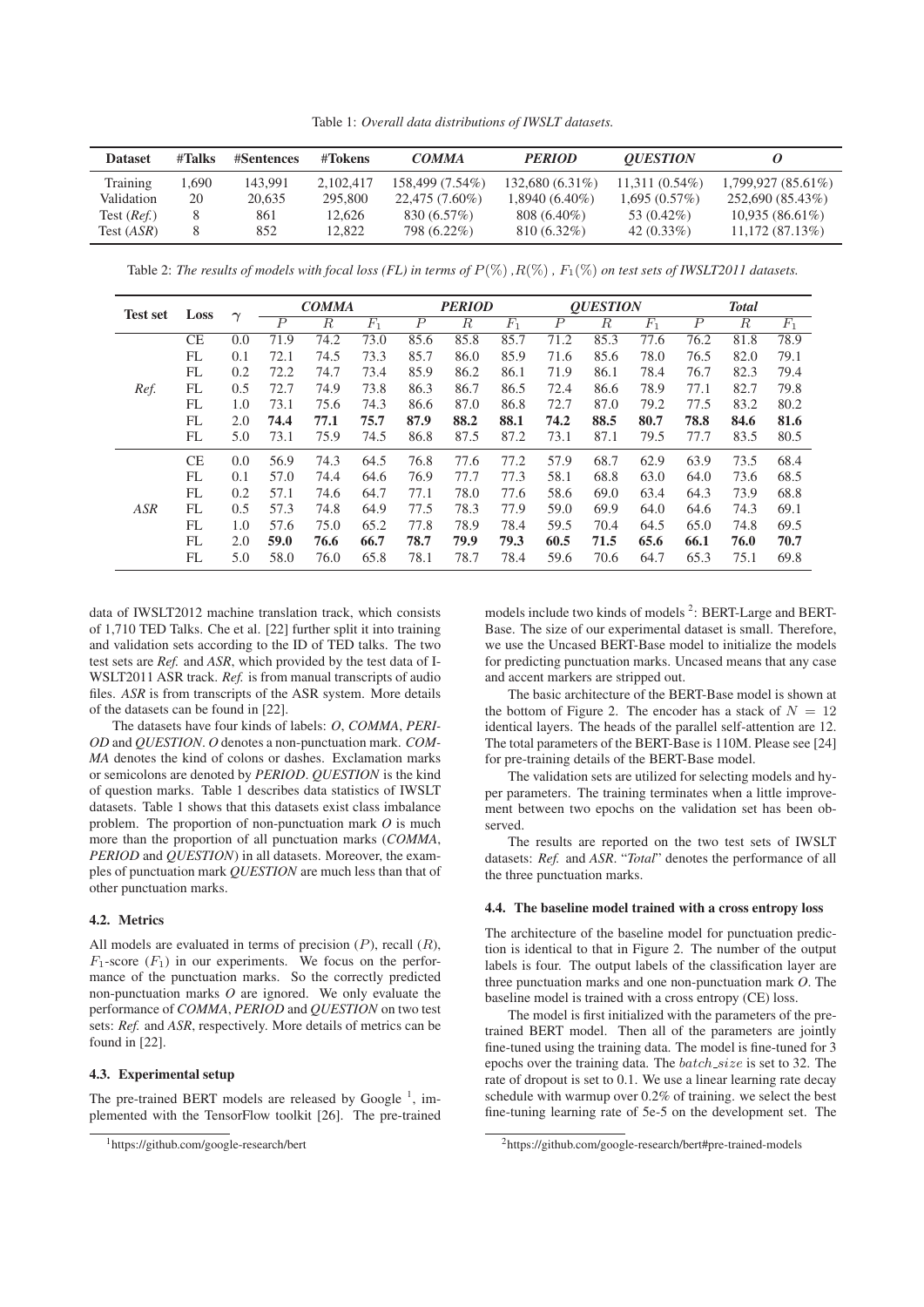Table 3: *Compared with other models on IWSLT2011 datasets. The results of punctuation predicting models in terms of*  $P(\%)$ ,  $R(\%)$ *,*  $F_1(\%)$  *on test sets*.

| <b>Test set</b> | <b>Model</b>         | <b>COMMA</b>             |                          |         | <b>PERIOD</b>    |                          |                          | <b>OUESTION</b>          |      |         | <b>Total</b>   |                  |       |
|-----------------|----------------------|--------------------------|--------------------------|---------|------------------|--------------------------|--------------------------|--------------------------|------|---------|----------------|------------------|-------|
|                 |                      | $\overline{P}$           | R.                       | $F_{1}$ | $\boldsymbol{P}$ | R.                       | $F_1$                    | $\overline{P}$           | R.   | $F_{1}$ | $\overline{P}$ | $\boldsymbol{R}$ | $F_1$ |
| Ref.            | T-BRNN-pre [5]       | 65.5                     | 47.1                     | 54.8    | 73.3             | 72.5                     | 72.9                     | 70.7                     | 63.0 | 66.7    | 70.0           | 59.7             | 64.4  |
|                 | <b>BLSTM-CRF</b> [6] | 58.9                     | 59.1                     | 59.0    | 68.9             | 72.1                     | 70.5                     | 71.8                     | 60.6 | 65.7    | 66.5           | 63.9             | 65.1  |
|                 | Teacher-Ensemble [6] | 66.2                     | 59.9                     | 62.9    | 75.1             | 73.7                     | 74.4                     | 72.3                     | 63.8 | 67.8    | 71.2           | 65.8             | 68.4  |
|                 | DRNN-LWMA-pre [8]    | 62.9                     | 60.8                     | 61.9    | 77.3             | 73.7                     | 75.5                     | 69.6                     | 69.6 | 69.6    | 69.9           | 67.2             | 68.6  |
|                 | Self-attention [16]  | 67.4                     | 61.1                     | 64.1    | 82.5             | 77.4                     | 79.9                     | 80.1                     | 70.2 | 74.8    | 76.7           | 69.6             | 72.9  |
|                 | Bert-Punct_BASE [10] | 72.1                     | 72.4                     | 72.3    | 82.6             | 83.5                     | 83.1                     | 77.4                     | 89.1 | 82.8    | 77.4           | 81.7             | 79.4  |
|                 | FL (Ours)            | 74.4                     | 77.1                     | 75.7    | 87.9             | 88.2                     | 88.1                     | 74.2                     | 88.5 | 80.7    | 78.8           | 84.6             | 81.6  |
| <b>ASR</b>      | T-BRNN-pre [5]       | 59.6                     | 42.9                     | 49.9    | 70.7             | 72.0                     | 71.4                     | 60.7                     | 48.6 | 54.0    | 66.0           | 57.3             | 61.4  |
|                 | <b>BLSTM-CRF</b> [6] | 55.7                     | 56.8                     | 56.2    | 68.7             | 71.5                     | 70.1                     | 63.8                     | 53.4 | 58.1    | 62.7           | 60.6             | 61.5  |
|                 | Teacher-Ensemble [6] | 60.6                     | 58.3                     | 59.4    | 71.7             | 72.9                     | 72.3                     | 66.2                     | 55.8 | 60.6    | 66.2           | 62.3             | 64.1  |
|                 | DRNN-LWMA-pre [8]    |                          |                          |         |                  |                          |                          |                          |      |         |                |                  |       |
|                 | Self-attention [16]  | 64.0                     | 59.6                     | 61.7    | 75.5             | 75.8                     | 75.6                     | 72.6                     | 65.9 | 69.1    | 70.7           | 67.1             | 68.8  |
|                 | Bert-Punct_BASE [10] | $\overline{\phantom{0}}$ | $\overline{\phantom{a}}$ |         |                  | $\overline{\phantom{a}}$ | $\overline{\phantom{0}}$ | $\overline{\phantom{0}}$ |      |         |                |                  |       |
|                 | FL (Ours)            | 59.0                     | 76.6                     | 66.7    | 78.7             | 79.9                     | 79.3                     | 60.5                     | 71.5 | 65.6    | 66.1           | 76.0             | 70.7  |

results of the model trained with the CE loss on two test sets (*Ref.* and *ASR*) are reported in Table 2. When  $\gamma = 0$ , the FL is equivalent to the CE loss.

#### 4.5. Our proposed models trained with a focal loss

The architecture of the proposed model for punctuation prediction is shown as Figure 2. The number of output labels of the classification layer is also four. The proposed models are trained with a focal loss (FL).

The models are also first initialized with the parameters of the pre-trained BERT model. Then all of the parameters are jointly fine-tuned using the training data. The models are finetuned for 3 epochs over the training data. We use a linear learning rate decay schedule with warmup over 0.2% of training. The  $batch_size$  is set to 32. The rate of dropout is set to 0.1. we select the best fine-tuning learning rate of 5e-5 on the development set.

The results of our models trained with the FL on two test sets are reported in Table 2. The FL introduces the focusing parameter  $\gamma$  that controls the strength of the modulating term  $\beta = (1 - p_k)^{\gamma}$ . The focusing parameters  $\gamma$  are set to be within  $[0, 5]$  in our experiments. When  $\gamma = 0$  the EL is equivalent [0, 5] in our experiments. When  $\gamma = 0$ , the FL is equivalent to the CE loss. The results in Table 2 show that the FL obtains performance improvements over the CE as  $\gamma$  is increased. With  $\gamma = 2$ , the FL yields the best gains on both two test sets. The models trained with the FL obtain performance improvement over that trained with the CE loss by 2.7% and 2.3% absolute overall F1-score on test sets *Ref.* and *ASR*, respectively. The main reason of the performance improvement is that the focal loss focuses training on a sparse set of hard examples and downweights the loss assigned to well-classified examples.

#### 4.6. Comparison to other methods

We also compare our best model with  $\gamma = 2$  to previous models on IWSLT2011 datasets. The previous results are listed in Table 3.

*T-BRNN-pre* is the best attention model proposed by Tilk et al. [5]. *BLSTM-CRF* denotes the best single model introduced in [6]. *Teacher-Ensemble* is the best ensemble model proposed by Yi et al. [6]. *DRNN-LWMA-pre* represents the best multihead attention based model from [8]. *Self-attention* [27] is the transform based model trained with word and speech embeddings proposed by Yi et al. [6]. *Bert-Punct BASE* denotes the model initialized by the BERT-Base model in [10].

*T-BRNN-pre*, *BLSTM-CRF*, *Teacher-Ensemble*, *DRNN-LWMA-pre* and *Bert-Punct BASE* models in Table 3 are trained only with text data. Whereas *Self-attention* model is trained using both lexical and prosody features. Our models are trained only using text data.

The results in Table 3 show that our best model with  $\gamma = 2$ using purely lexical features outperform all the previous stateof-the-art models. Our best model obtains better performance improvement over the model *T-BRNN-pre* [5] by 17.2% and 9.3% absolute overall  $F_1$ -score on Ref. and ASR test set, respectively. When compared with the model initialized by BERT-Base in [10], the overall  $F_1$ -score of our best model improves absolutely by 2.2% on *Ref.* test set. Our best model also outperforms the lexical and prosody model*Self-attention* [27] by 8.7% and 1.9% absolute overall  $F_1$ -score on Ref. and ASR test set, respectively.

# 5. Conclusions

This paper uses the focal loss to alleviate class imbalance problem encountered during training for the punctuation prediction task. The focal loss can focus training on a sparse set of hard examples and down-weight easy examples. Experiments are conducted on IWSLT2011 datasets. The results show that the models trained with the focal loss yields performance improvement over the models trained with the cross entropy loss by 2.7% and 2.3% absolute overall  $F_1$ -score on two test sets, respectively. Our best model also outperforms the previous state-of-the-art models. Future work includes applying the focal loss to other speech signal processing tasks.

#### 6. Acknowledgements

This work is supported by the National Key Research & Development Plan of China (No.2018YFB1005003), the National Natural Science Foundation of China (NSFC) (No.61831022, No.61901473, No.61771472, No.61773379) and Inria-CAS Joint Research Project (No.173211KYSB20170061 and No.173211KYSB20190049).